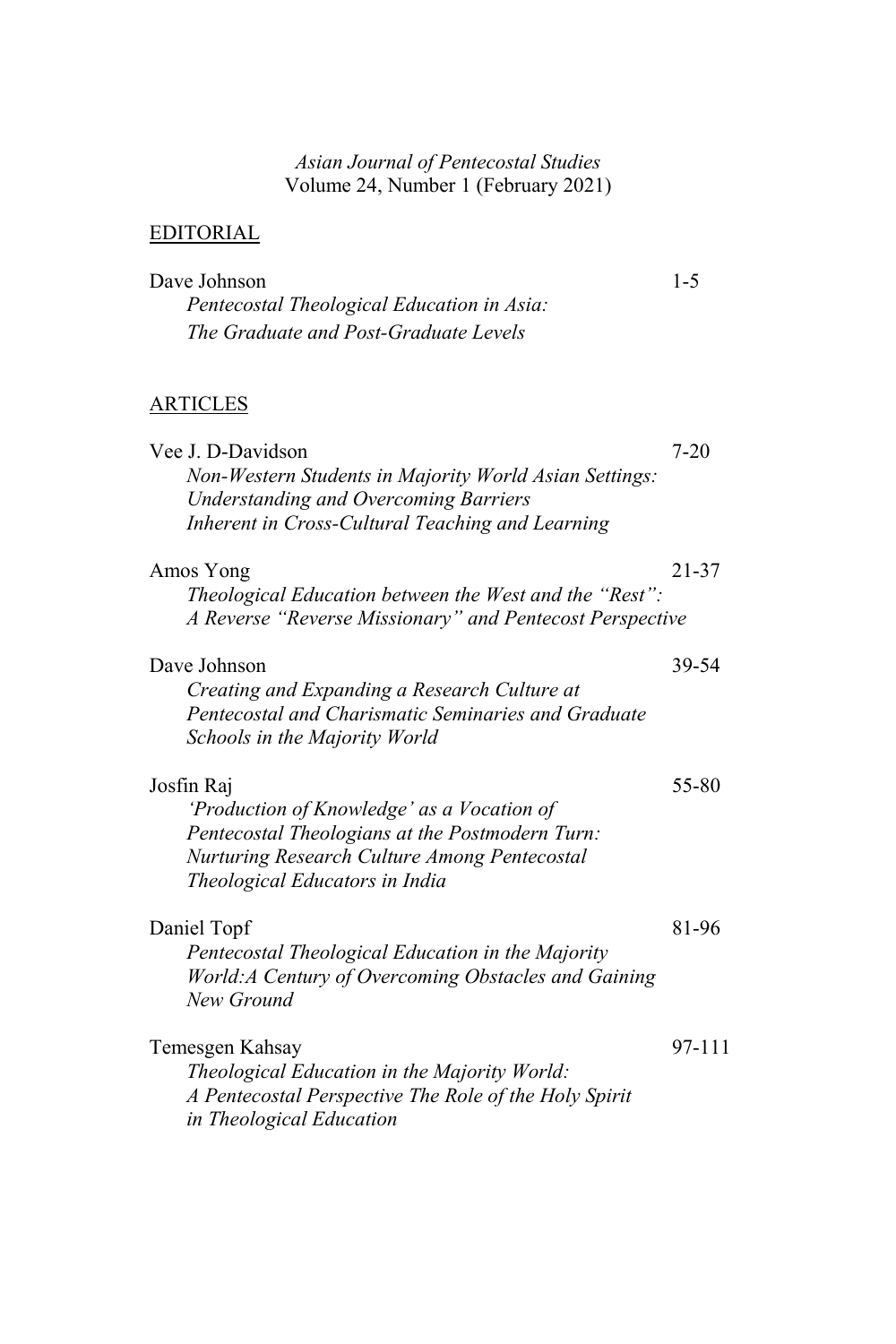## BOOK REVIEWS

| Brian Lidbeck<br>Craig S. Keener, For All Peoples: A Biblical Theology<br>of Missions in the Gospels and Acts                                                             | 113-115     |
|---------------------------------------------------------------------------------------------------------------------------------------------------------------------------|-------------|
| Tony Gryskiewicz<br>Arto Hämäläinen and Ulf Strohbehn, To the Ends<br>of the Earth: Building a National Missionary<br><b>Sending Structure</b>                            | 116-118     |
| Rick Wadholm Jr.<br>Kathleen M. Rochester, God the Leader:<br>A Journey through the Old Testament                                                                         | 119-120     |
| Dave Johnson<br>Marvin Gilbert, Alan Johnson and Paul W. Lewis, editors,<br>Missiological Research: Interdisciplinary Foundations,<br>Methods, and Integration            | 121-123     |
| Adrian P. Rosen<br>Seung-In Song, Water as an Image of the Spirit<br>in the Johannine Literature                                                                          | 124-127     |
| Michael Blythe<br>Denise A. Austin, Jacqueline Grey, and<br>Paul W. Lewis, editors., Asia Pacific Pentecostalism                                                          | 128-131     |
| Monte Lee Rice<br>Tanya Riches, Worship and Social Engagement in Urban<br>Aboriginal-led Australian Pentecostal Congregations                                             | 132-135     |
| Adrian P. Rosen<br>Rodolfo Galvan Estrada III, A Pneumatology of Race<br>in the Gospel of John: An Ethnocritical Study                                                    | 136-139     |
| Roli G. dela Cruz<br>Tom Steffen and William Bjoraker, The Return of Oral<br>Hermeneutics: As Good Today as it Was for the<br>Hebrew Bible and First-Century Christianity | $140 - 143$ |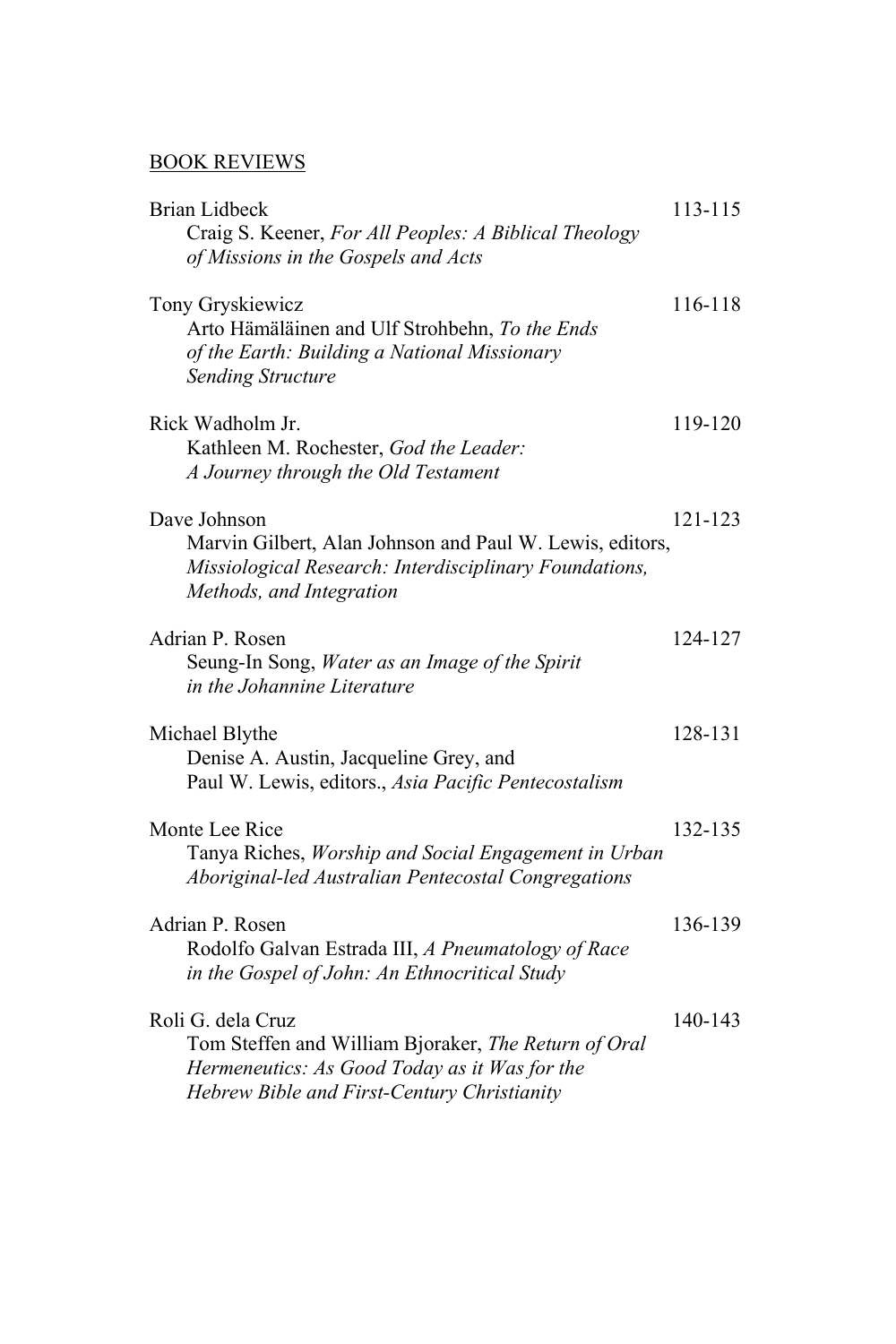| Michael A. Donaldson                              | 144-147 |
|---------------------------------------------------|---------|
| Rick Wadholm Jr., A Theology of the Spirit in the |         |
| Former Prophets: A Pentecostal Perspective        |         |
|                                                   |         |

Contributors 148-149